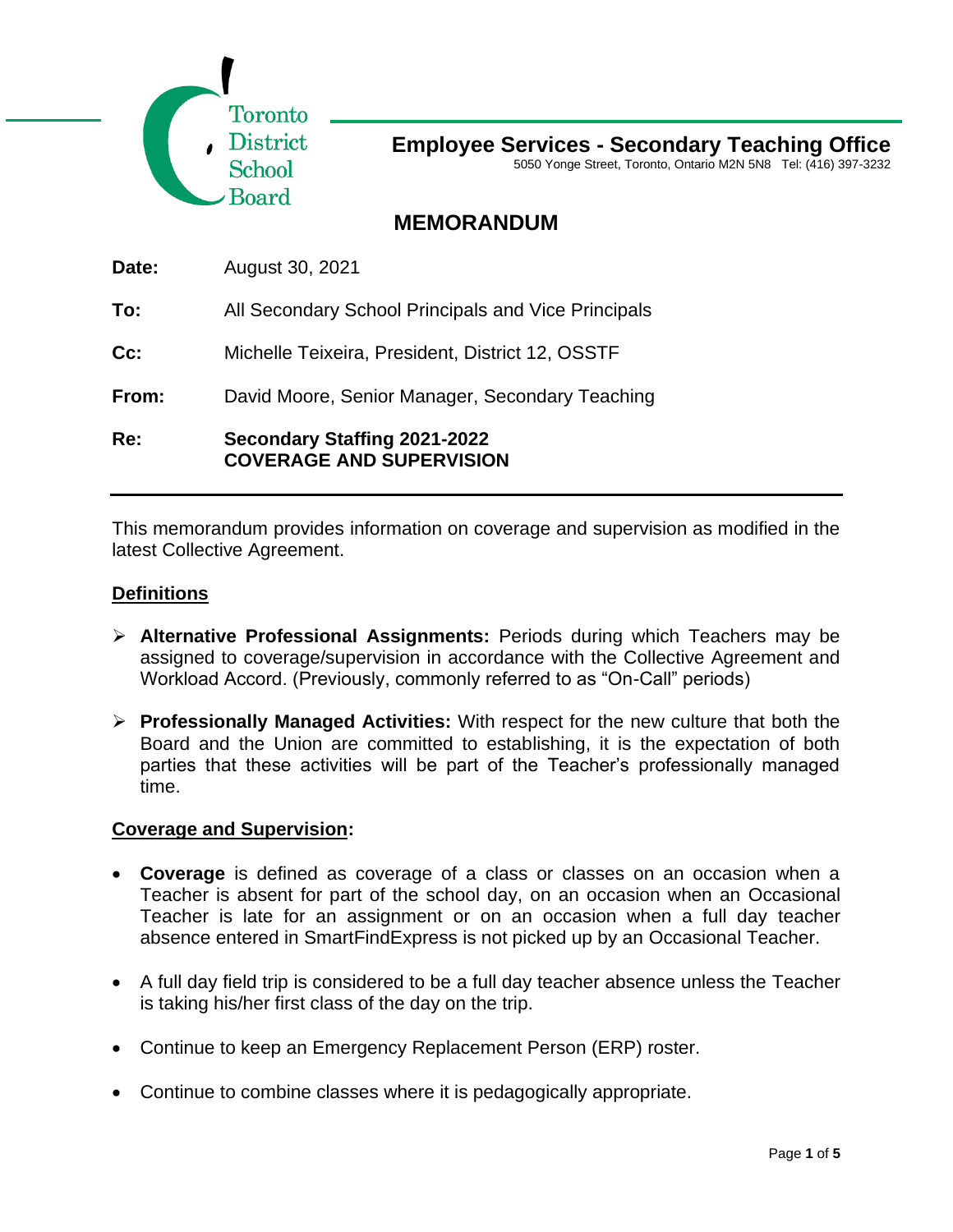- **Supervision** may be assigned by the Principal "from time to time" in advance at specified periods throughout the school year. Under the terms of the Letter of Understanding in the Collective Agreement, the Principal may assign supervision in advance as follows:
	- $\triangleright$  The first and last week of a semester or school year.
	- $\triangleright$  Immediately prior to or during examinations.
	- ➢ The week prior to Christmas Break and March Break.
	- $\triangleright$  In conjunction with any special event or circumstances within the school.
	- ➢ Where the Principal reasonably anticipates a special need.
- Regular supervision of the library or of a gym cannot be scheduled; all supervision must be on a "from time to time" basis.
- **Regular classroom Teachers, Guidance Teachers, Library Teachers and Special Education Teachers** will be available for assignment of coverage and supervision for up to  $27 + 5$  half periods in accordance with the Collective Agreement.
- **Curriculum Leaders and Assistant Curriculum Leaders** will be available for assignment of coverage and supervision for up to 14 half periods in accordance with the Collective Agreement.
- Alternative Professional Assignments **for Co-operative Education Teachers** will be to identify and support at-risk students for Student Mentoring **in lieu of coverage and supervision.**
- **Alternative School Teachers, Alternative Program Teachers including ECPP, ESL Reception Centre Teachers** where the working environment, program requirements or timetables for Teachers are considerably different from other secondary schools/programs, will continue to provide student instruction, teacher mentoring, student mentoring and supervision in the same collaborative and consultative manner that has been implemented at each site. After consultation with the schools and programs, the Board and Union will further refine the Workload Accord to define by side and program the model for Alternative Professional Assignments. **Please see Appendix A for further clarification**.

# **DEVELOPING A SCHEDULE FOR AVAILABILITY FOR COVERAGE AND SUPERVISION:**

- The Principal sets the schedule; the School Staffing Committee monitors the schedule and the usage of assignments. School Staffing Committees will review equitable distribution of coverage and supervision. Based on utilization, Principals may review and revise the coverage and supervision schedule of availability.
- The established reporting process for coverage and supervision will continue and will include the reporting of teacher coverage used for full day teacher absences. Individual school templates will be prepared and emailed to schools. **The**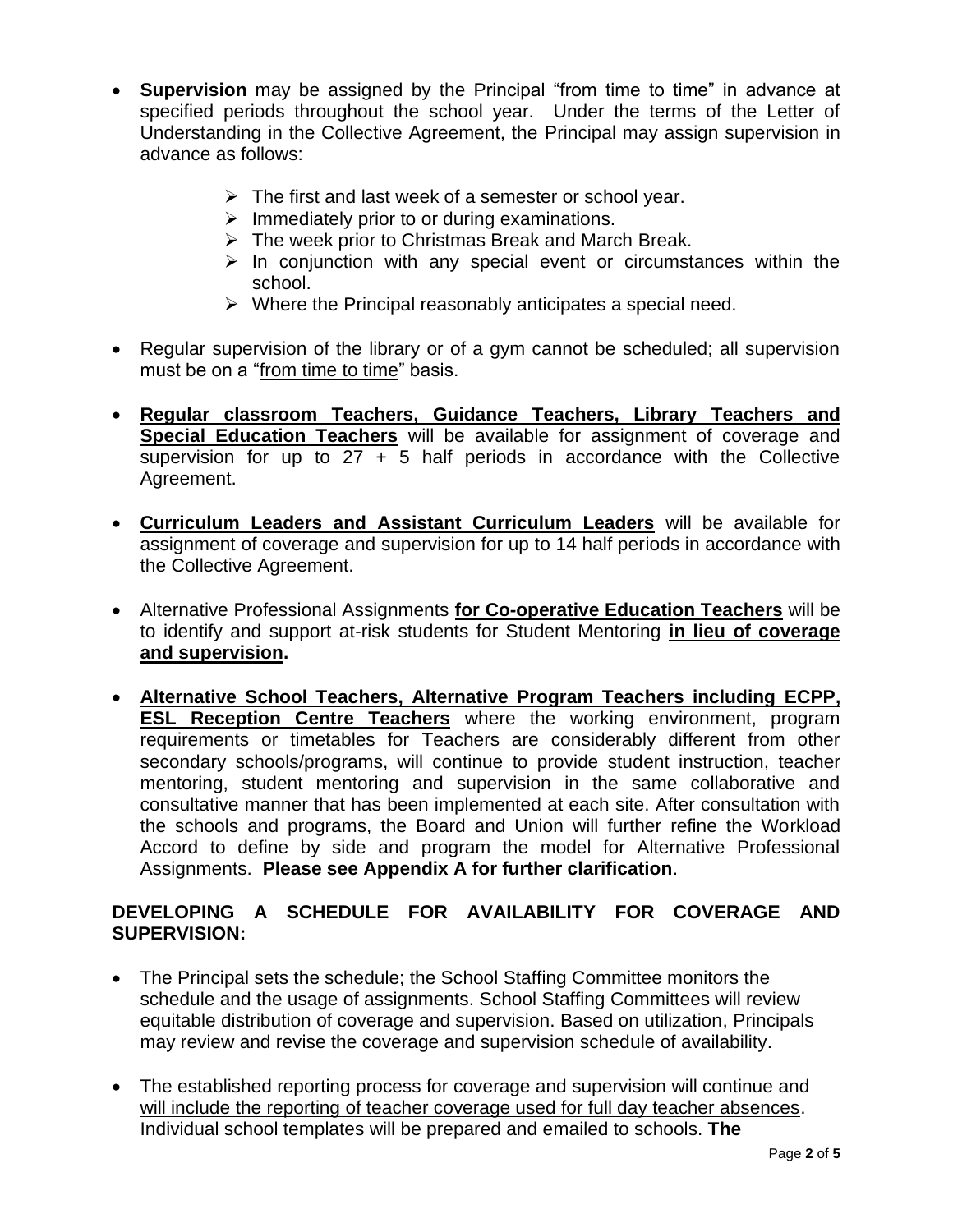**Secondary Teacher Coverage and Supervision Utilization Survey** is to be completed monthly and forwarded to Melissa Wells in Secondary Staffing. A hard copy of the completed monthly form should be given to the School Staffing Committee.

- The initial schedule of availability will be shared at the beginning of the school year and/or semester with all teachers.
- Any updated schedules of availability will be posted in a visible location (i.e. by teacher mailboxes).

## • **The Schedule of Availability**:

- ➢ Needs to be transparent, flexible and predictable. Coverage and supervision shall be equitably assigned on a rotating basis with the objective being to equalize assignments.
- ➢ Must provide for Teachers to be available for coverage and/or supervision during each period of the school day.
- ➢ May need to be reviewed and revised during the semester based on the actual number of times a Teacher was used for coverage and/or supervision.
- ➢ This may mean that some Teachers are scheduled to be available more often during a week/cycle than others. Example: Teachers A, B, C and D have Alternative Professional Activities time in period 5 and Alternative Professional Assignments time in period 4. Teacher A may be scheduled for being available for coverage during period 4 on day 1 and day 3, Teacher B may be scheduled to be available during period 4 on day 2 only, etc. After half of the semester has passed, an examination of the actual number of times a Teacher was used for coverage and/or supervision may reveal that Teacher A has been given assignments much more frequently and so the schedule will then be adjusted. Teacher B will be scheduled to be available for coverage during period 4 on day 1 and day 3 and Teacher A will be scheduled to be available during period 4 on day 2 only.
- $\triangleright$  All Teachers will be scheduled as available in half periods that are clearly identified on the coverage and supervision schedule.
- ➢ Teachers may request to be scheduled in blocks. For example, Teachers may ask that they be assigned in full periods, instead of half periods (thus each full period covered will count as 2 half periods). Where possible, Principals may accommodate such requests.
- ➢ The Workload Accord provides that only Co-operative Education Teachers will not be assigned coverage and supervision.
- $\triangleright$  In some cases where schedules cannot be printed on individual teacher timetables, timetables will include the notation "coverage and supervision see posted schedule" and the schedules will be posted within the schools.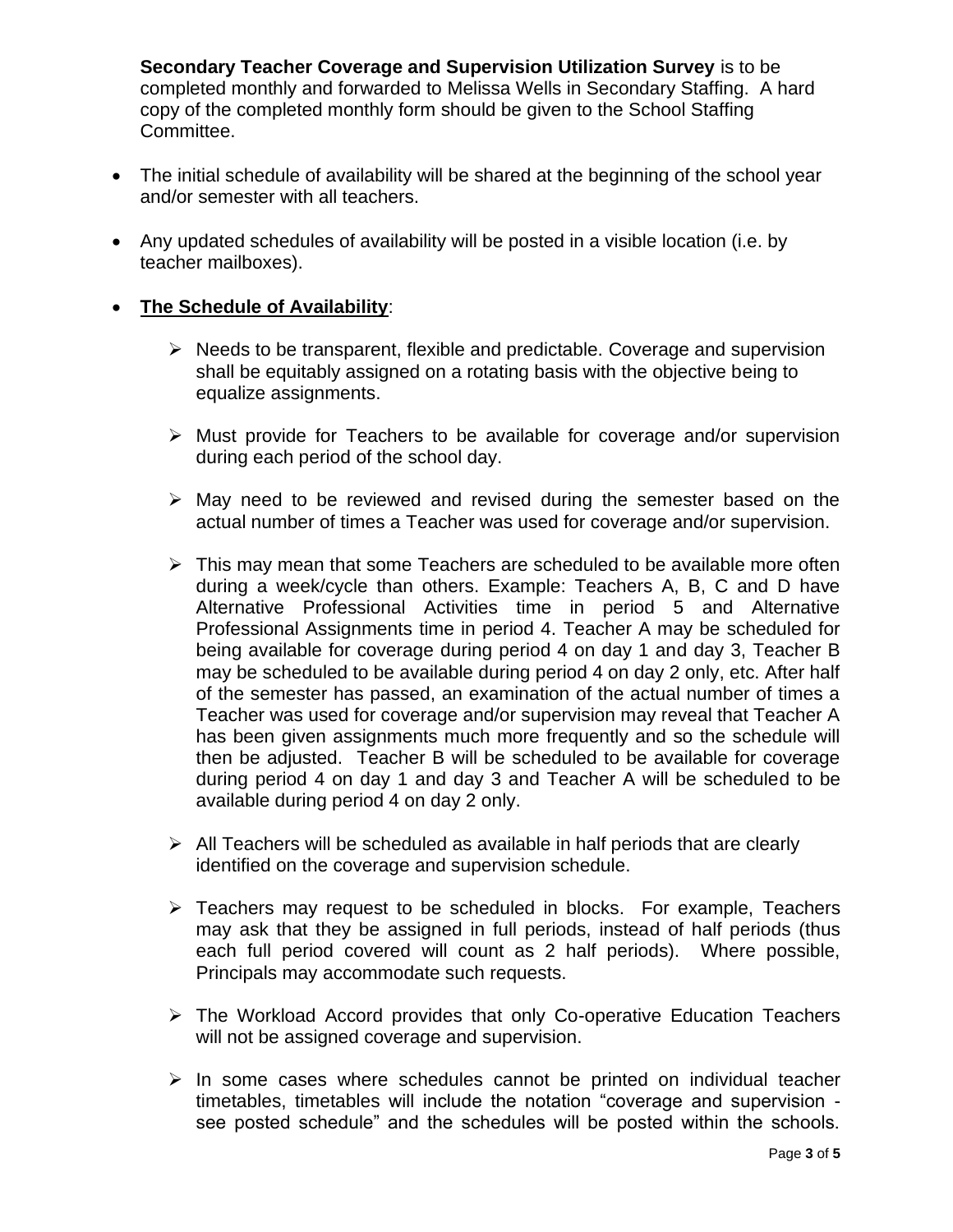## The schedules can be adjusted over time and that should be noted on the schedule.

# **THE ADDITIONAL 5:**

- If any individual Teacher reaches the cap of 27 half periods and there are no other Teachers available in that time slot to be used for coverage and/or supervision, that Teacher may be assigned to up to 5 additional half periods. These may be used for coverage and/or supervision.
- At the end of the year if the total number of assignments for coverage and/or supervision for a Teacher exceeds 27 half periods, the amount by which it exceeds 27 shall be subtracted from the Teacher's maximum 27 half periods to a maximum of 5 for the next school year.